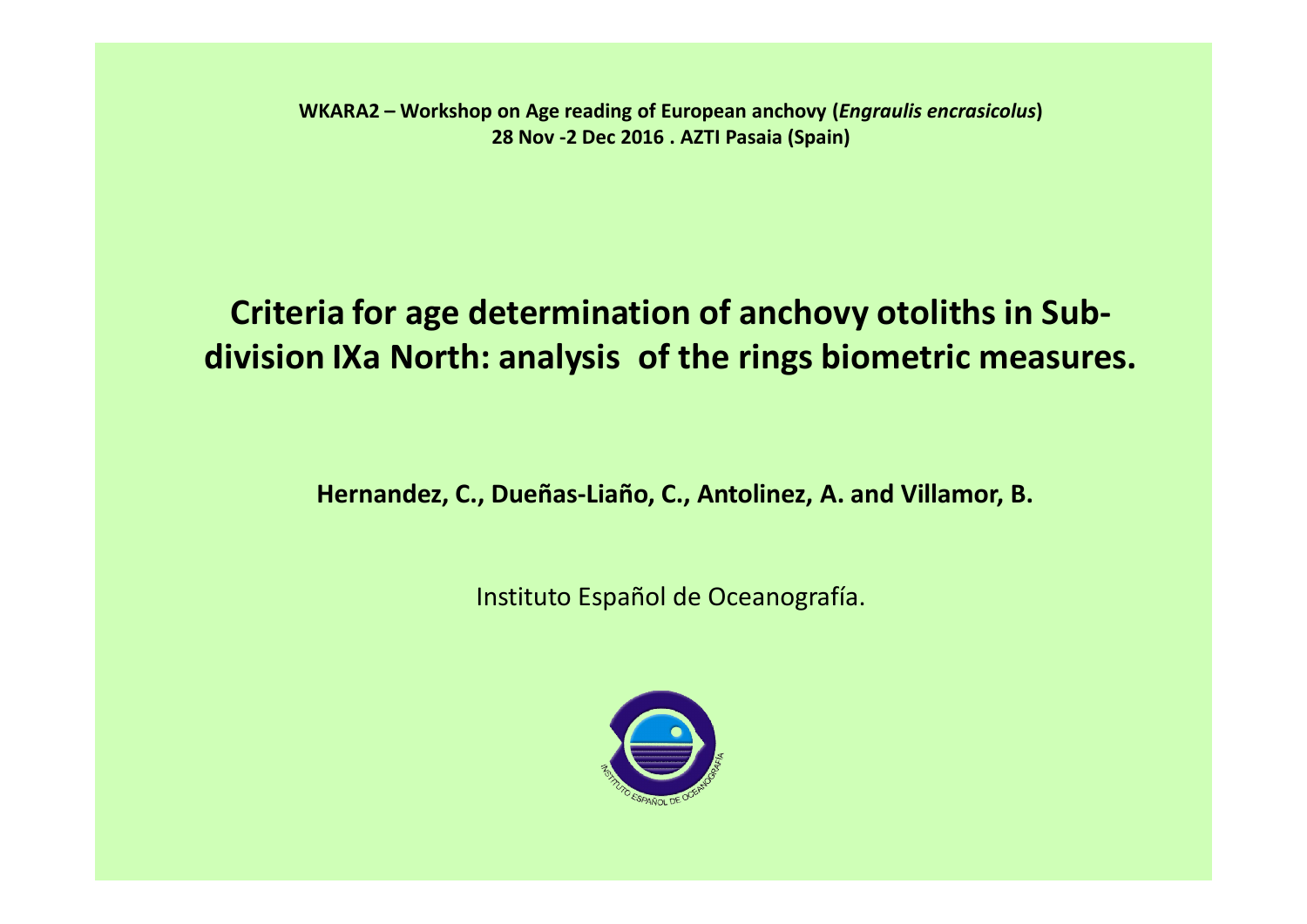#### **Backgraund**

- Occasional fishery with phenomena of sporadic and high increases in the availability of anchovy in the IXa-N region (area covering the coasts of western Galicia and northern Portugal).
- The largest catches always in the summer months.
- The catch of anchovy from the IEO annual acoustic survey (PELACUS, March-April) is very scarce.
- Probably the increased availability of anchovy in the IXa-N region is due to an exceptional increase in local residual populations. But it could also be that the increase in the availability of anchovy in the IXa-N region is a consequence of the increase of banks coming from one of the established populations (Division IXa or SubArea VIII).
- Still without confirming which of these hypotheses is the true one

#### **Sub-Division IXa North-Annual catches 1991-2015**



Biological sampling and otoliths reading only in the years of higher catches.

Typical Length range: 11-17 cm; Age range: 1-3 years

Otoliths of this area have never been included in the exchanges or workshops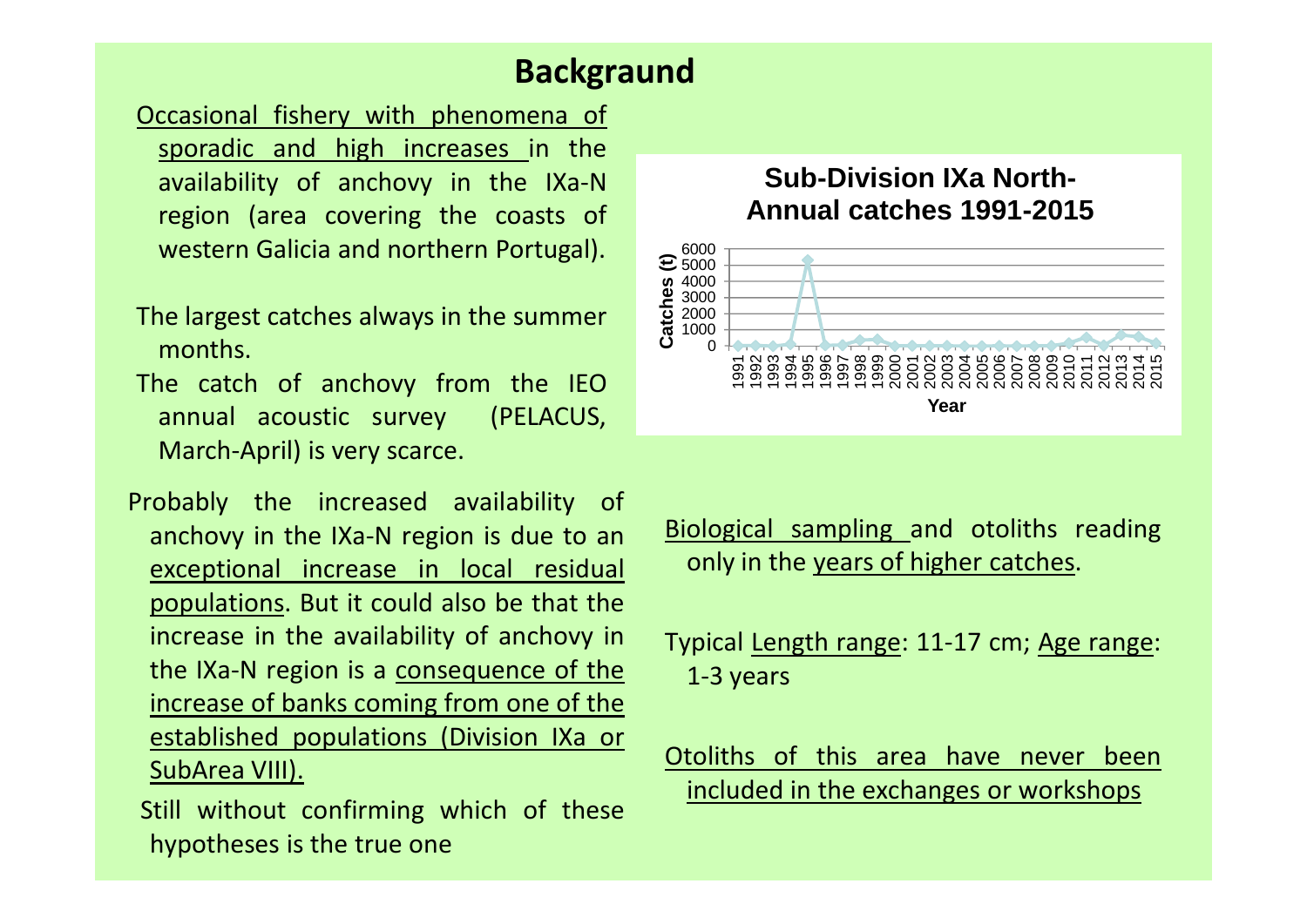### **Objectives of this work**

To study the growth pattern of the anchovy otoliths in the Sub-division IXa North:

1.Age was determined by identifying and measuring growth rings formed on the sagitta otoliths in Sub-division IXa North, in order to support the identification of the true annual rings: The otolith radius of the hyaline rings was measured and used as a gauge for exclude the presumed checks in ageing older individuals.

2.Also, the nature of the edge (hyaline or opaque) was also recorded.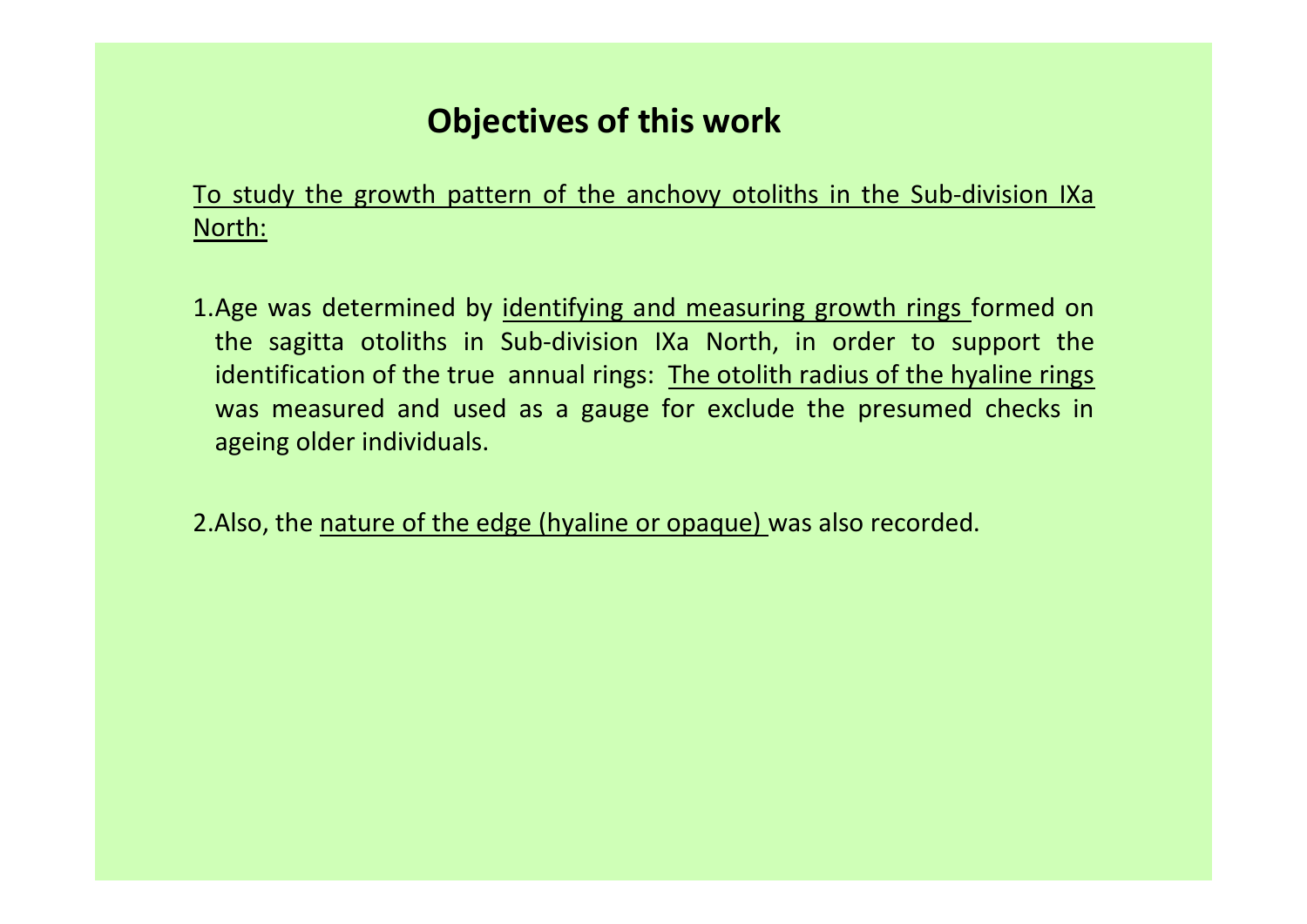#### **Material and Methods**

To attain the first objective, 141 whole otoliths from commercial sampling in 2016 were analysed under a reflected light, using a microscope applied to an image analyzer (NIS-Element). Macroscopically visible rings distances were measured (C08, C15, R1, R2) along the same axis used to estimate the age of the fish.

For the second objective, 1122 whole otoliths from commercial sampling in 2015 and 2016 were analysed. The nature of the edge (hyaline or opaque) was recorded.

An expert reader determined the age of fish by counting the number of seasonal increments on an annual basis following the criteria of Uriarte et al. 2002, Uriarte et al., 2016 and WKARA, 2009.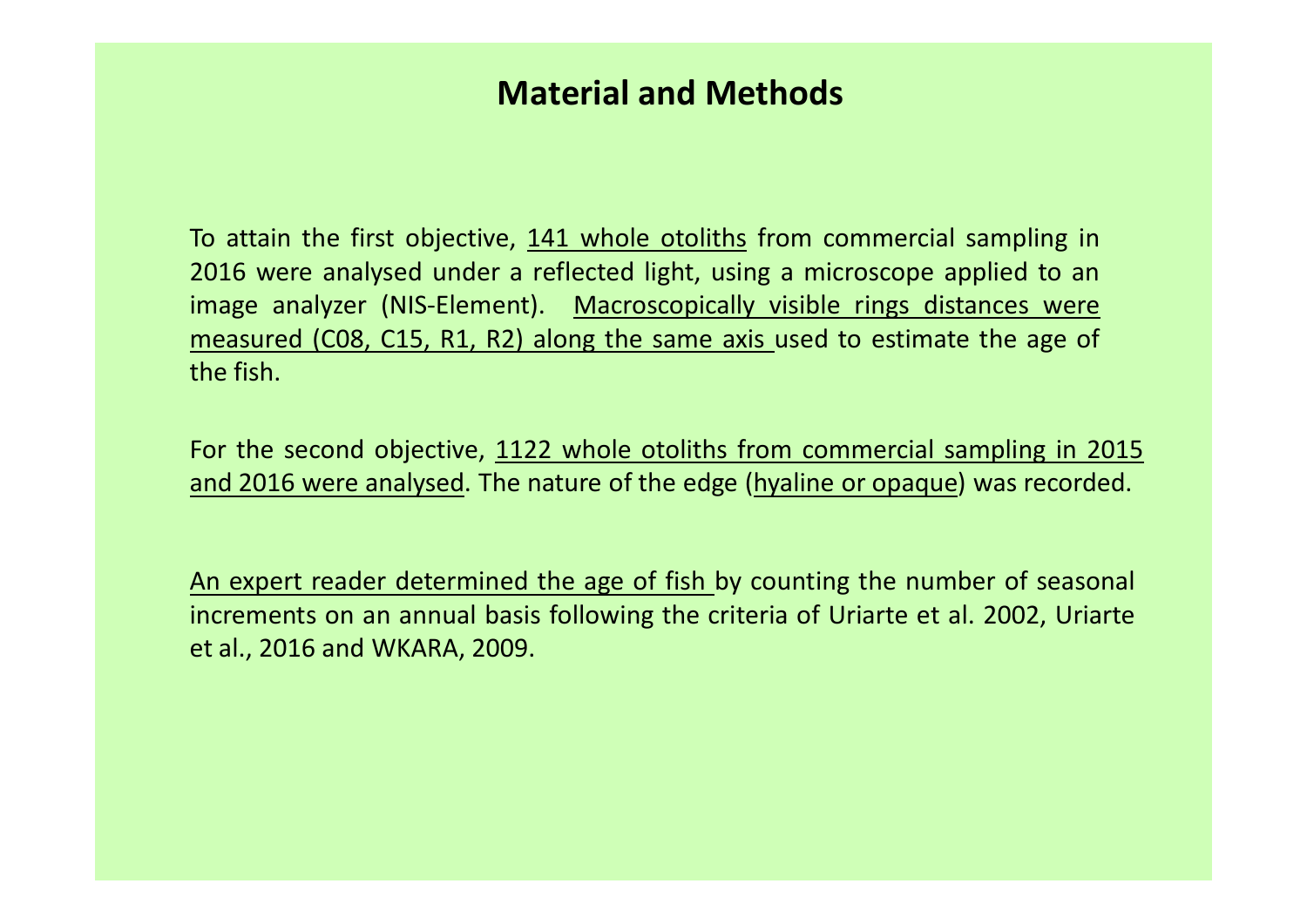# **Results Rings biometric measures**





**Frequency distribution annual age ring**<br>Frequency distribution of two annual age ring<br>distances **distances**

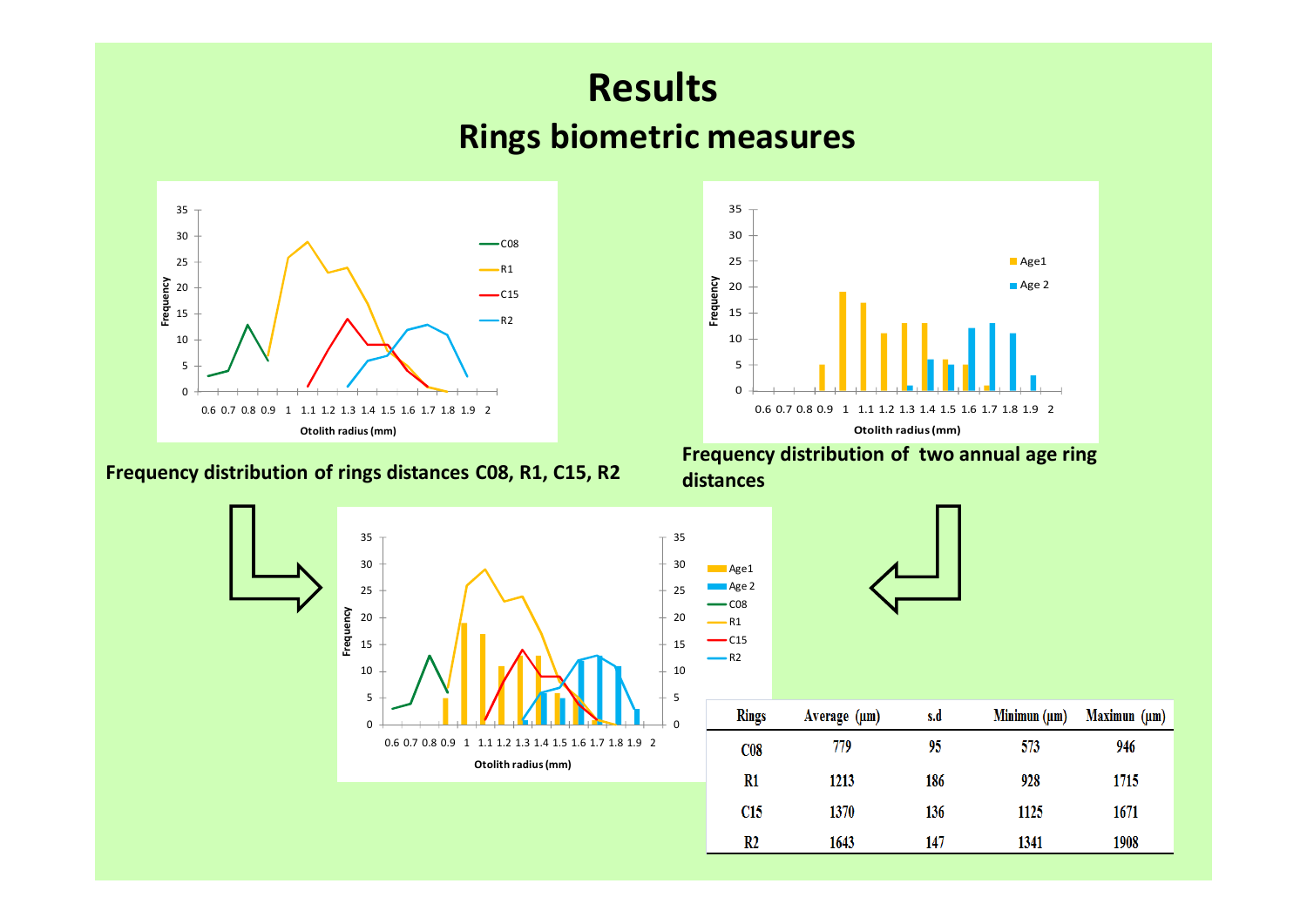#### **Examples of measures: Age 1 with a check C08**



**22/06/2016. Nº 44, 132mm. Check C08. Hyaline. Age1**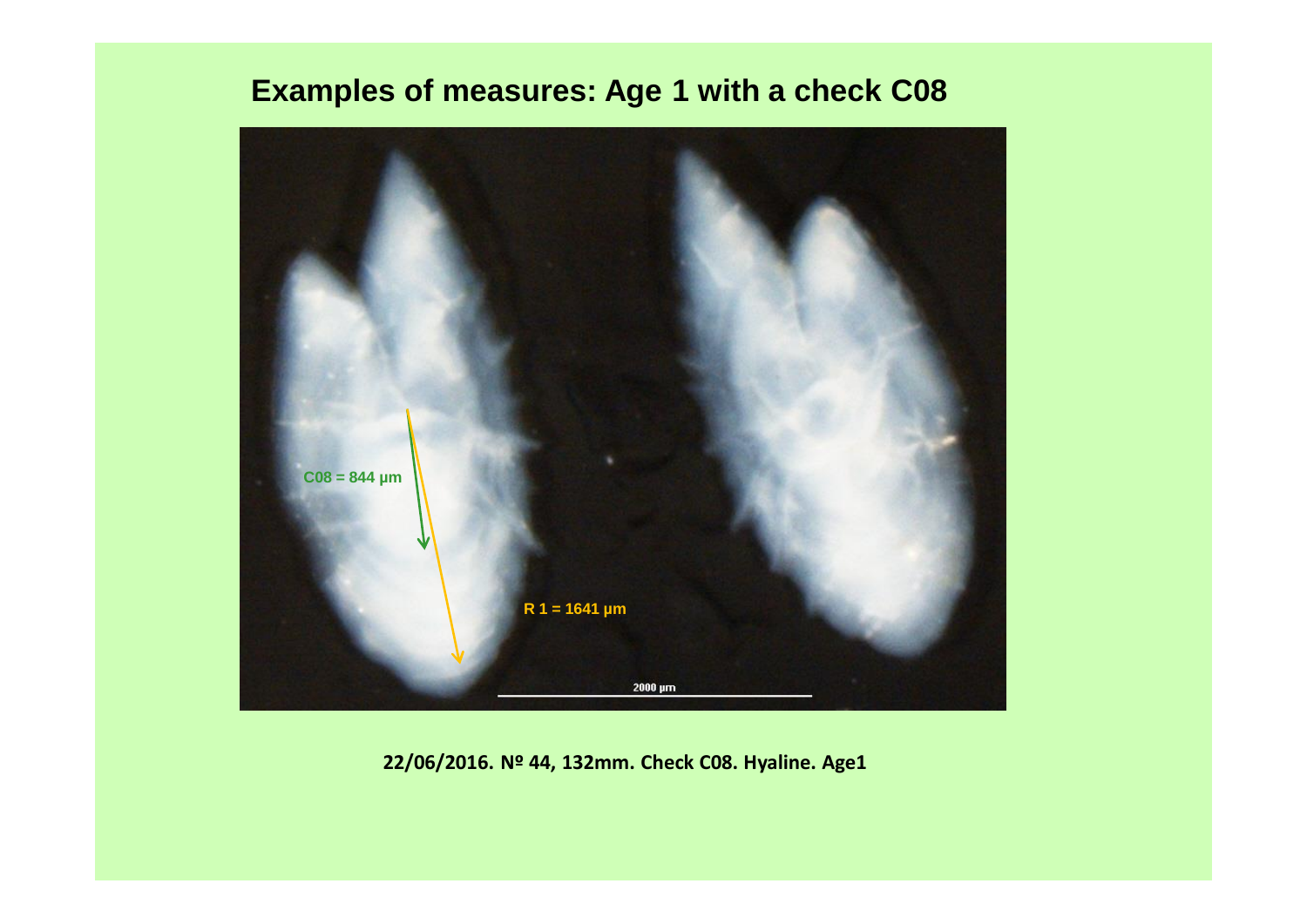#### **Examples of measures: Age 2 with a check C15**



**22/06/2016. Nº 12, 130mm. Check C15. Hyaline. Age 2**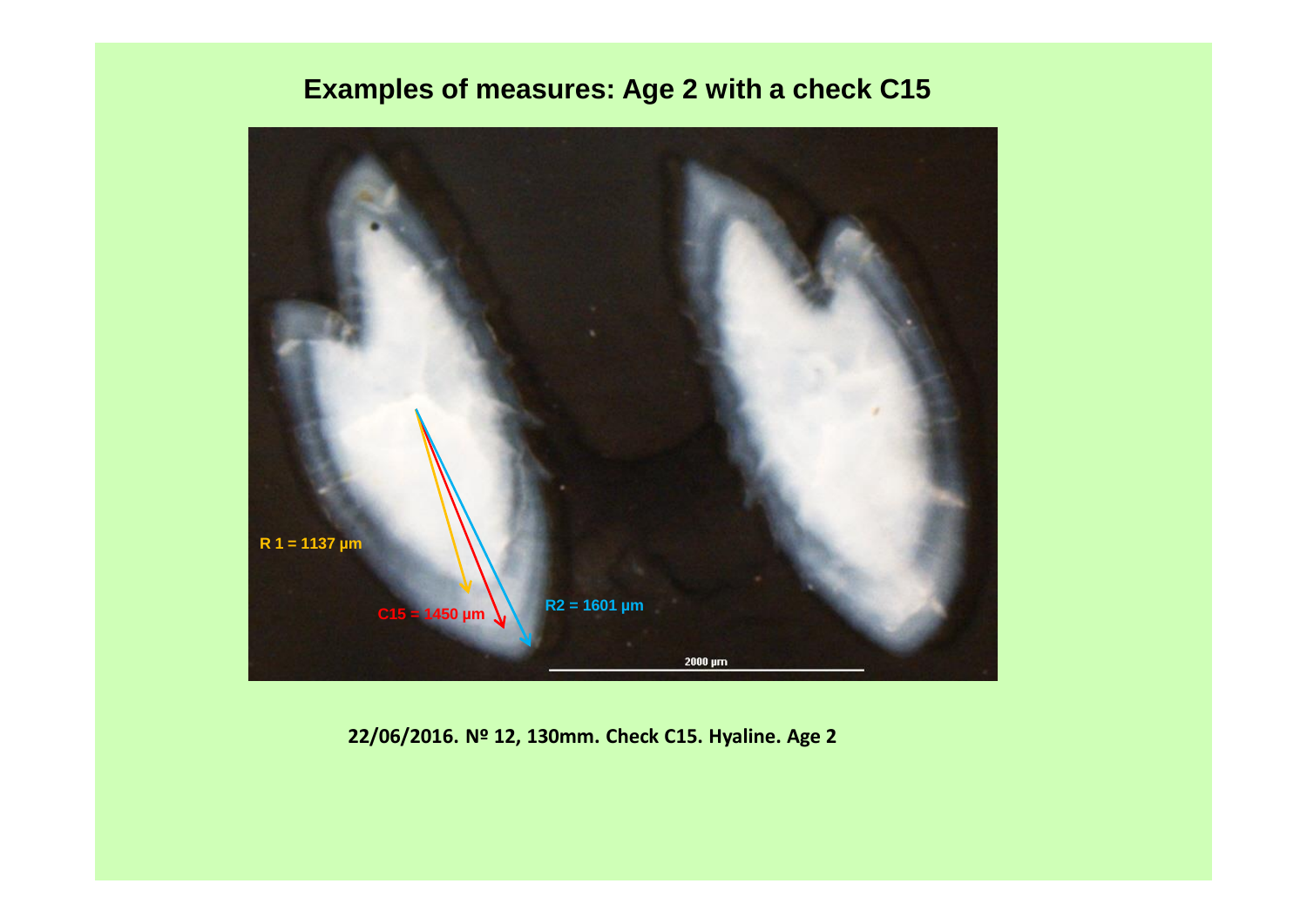#### **Examples of measures: Age 2 with checks C08, C12 & C15**



**10/05/2016. Nº 4, 138mm. Checks C08, C12, C15. Hyaline. Age 2**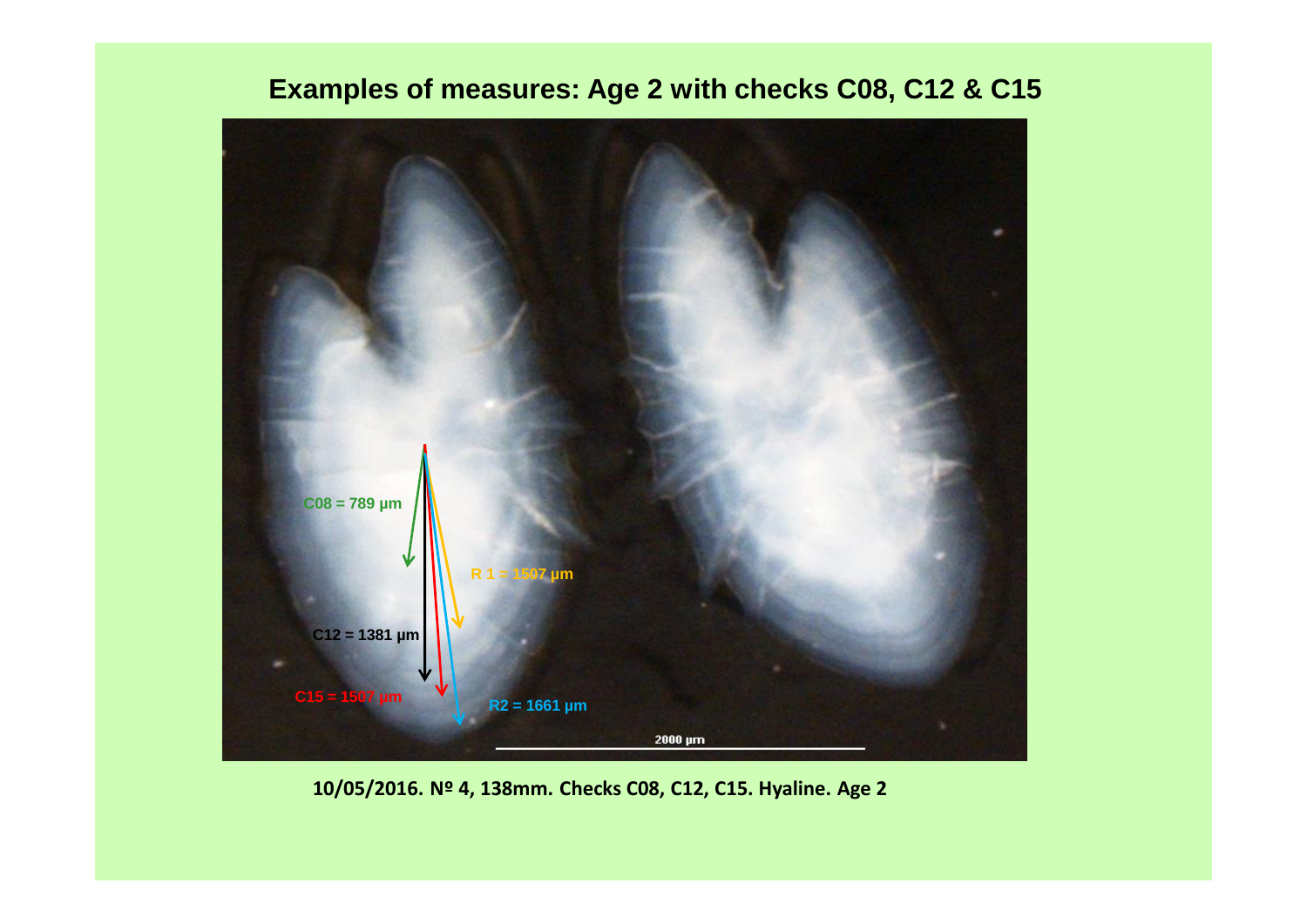# **Results Nature of the edge**

The monthly proportion of edge type of *E. encrasicolus* in the IXaN, indicates an annual periodicity in the formation of the hyaline and opaque annuli, appearing the hyaline edge mainly from June to October.

**At age 1**, the highest frequency of occurrence of opaque edge is in winter, descending in summer. This could be assumed as a stop growth at age one, in summer.

**At age 2**, the highest frequency of occurrence of the opaque ring is in summer.

**These results, contrary to expectations**, could be due:

- An misinterpretation of nature of edges at age 1.
- A greater influence in that area of the upwelling, mainly in summer, causing a decrease of the temperature.





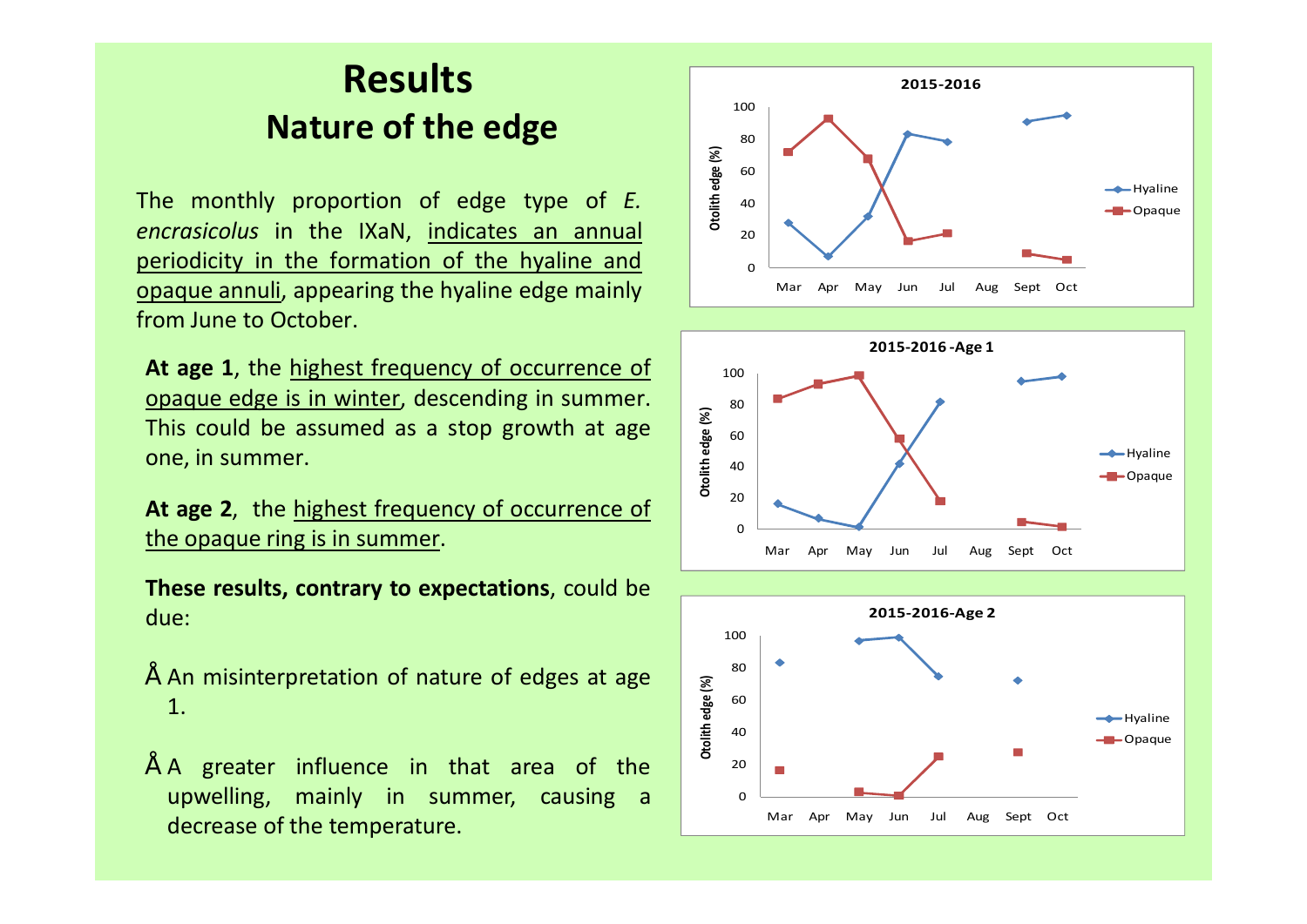# **Examples of age 1 with opaque growth in March, April and May**

March 16, 2016. **11.7 cm**

May 10, 2016. **12.5 mm**



April 21, 2016. **12. 8 cm**





**Or are they 2 years old, with sizes so small?**